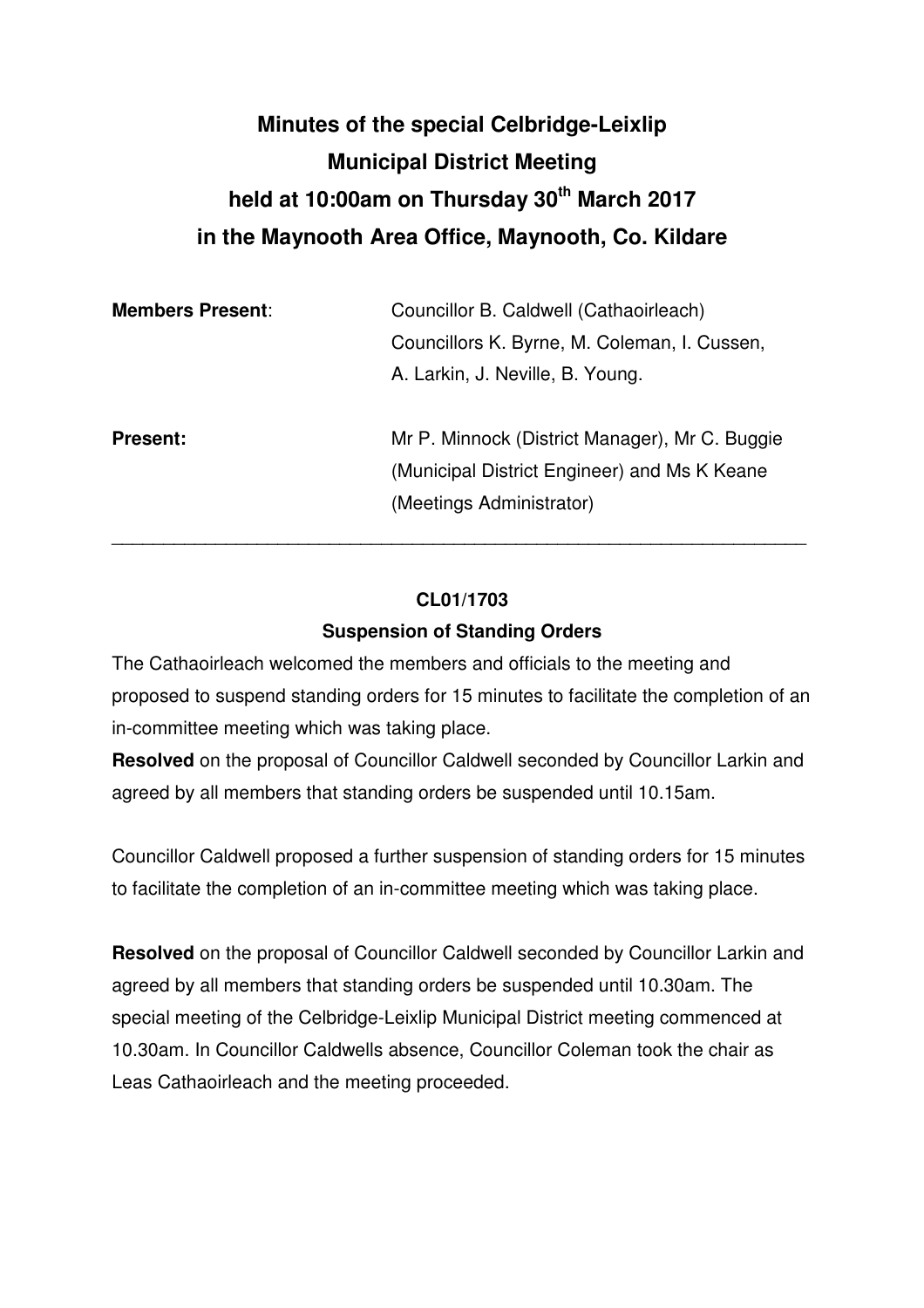# **CL01/1703**

## **Schedule of Municipal District Works 2017**

The members considered the list of roads proposals along with the proposals outlined under Community Projects, Environment, Sports Partnership Projects and Recreation and Amenity. Following discussion, the members of the Celbridge-Leixlip Municipal District were in agreement that the following works make up the Schedule of Municipal District Works 2017.

Mr Minnock, District Manager confirmed the €10,000 previously earmarked for the Celbridge Boardwalk study is on the list for NTA funding. On this basis, the members agreed to reallocate this €10,000 by allocating €8,000 to Decade of Commemoration and €2,000 to Leixlip footpaths.

#### **Roads**

| <b>Works Description</b>                                                     | <b>Town</b> | <b>Type of Works</b>     | Cost $(\epsilon)$ |
|------------------------------------------------------------------------------|-------------|--------------------------|-------------------|
| Easton Park Entrance - Tighten<br>junction/Improve safety for<br>pedestrians | Leixlip     | Junction<br>Improvements | €15,000.00        |
| Fencing in Crodaun                                                           | Celbridge   | Safety                   | €15,000.00        |
| Extension of Anti Skid on<br>Captain's Hill                                  | Leixlip     | Footpath                 | €5,000.00         |
| Loughnamona Traffic calming                                                  | Leixlip     | <b>Traffic Calming</b>   | €15,000.00        |
| Road/Footpaths in Leixlip                                                    | Leixlip     | Road and Footpath        | €80,000.00        |
| <b>Clane Road Celbridge</b>                                                  | Celbridge   | <b>Traffic Calming</b>   | €10,000.00        |
| Footpath Main Street Leixlip                                                 | Leixlip     | Footpath                 | €20,000.00        |
| Entrance to Castletown @ 260                                                 | Leixlip     | Junction<br>Improvements | €10,000.00        |
| Footpath from Celbridge GAA to<br><b>Tennis Club</b>                         | Celbridge   | Footpath                 | €25,000.00        |
| Footpath repairs Primrose Hill<br>school to ESB                              | Celbridge   | Footpath                 | €12,000.00        |
| Footpath repairs from the Mill to<br>Ped lights at St John of Gods           | Celbridge   | Footpath                 | €7,500.00         |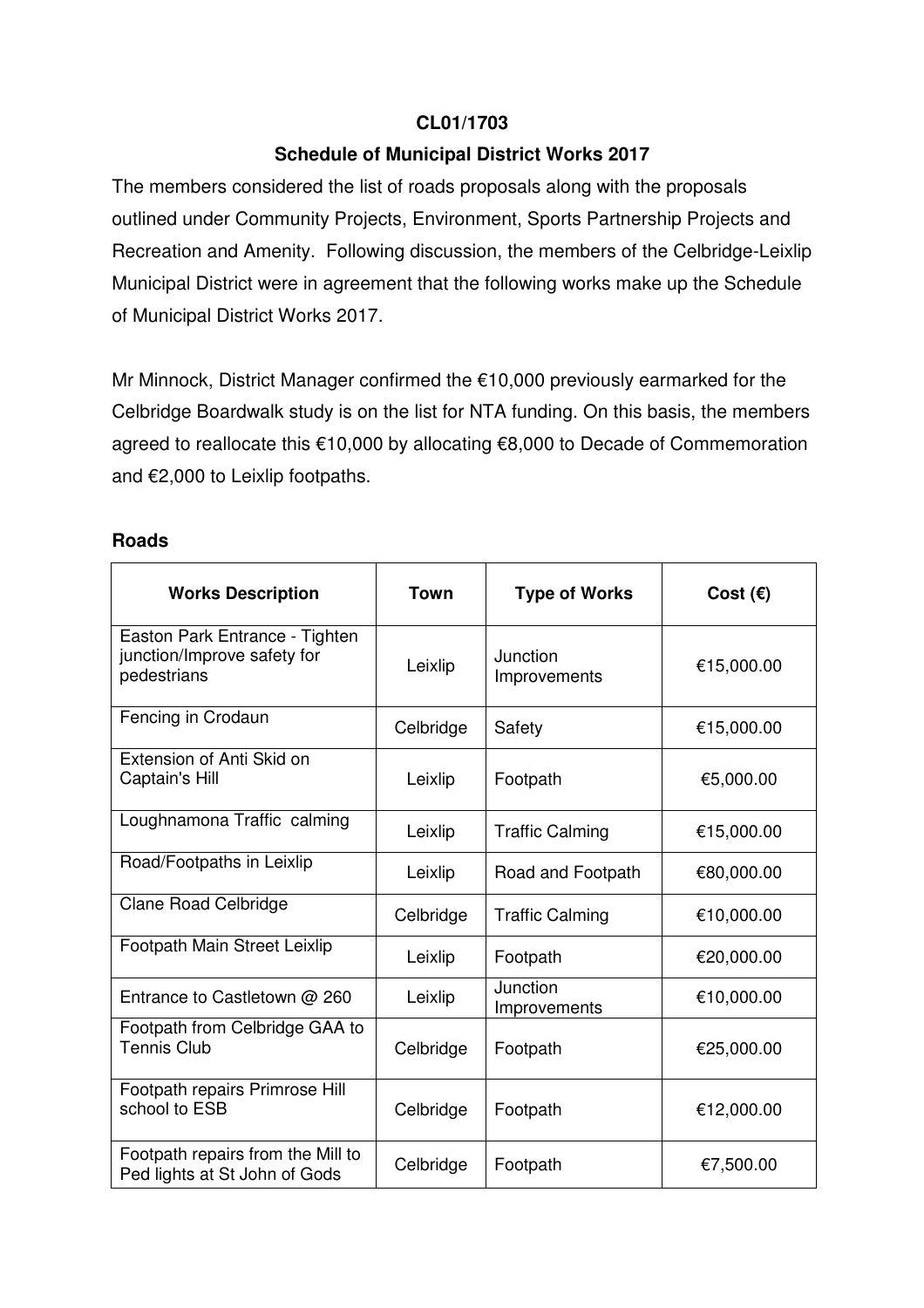| Pedestrian Crossing Shinkeen<br>Road to Tesco Express | Celbridge | <b>Pedestrian Crossing</b> | €30,000.00 |
|-------------------------------------------------------|-----------|----------------------------|------------|
| Footpath and Bus Stop at<br>Killeenlea                | Celbridge | Footpath                   | €7,500.00  |
| Road repairs in St Patricks Park                      | Celbridge | Road                       | €15,000.00 |
| Ardclough                                             |           | Road & Footpath            | €10,000.00 |
| Decade of Commemoration                               |           |                            | €8,000.00  |
| <b>Total</b>                                          |           |                            | €285,000   |

# **Community Projects**

| Grants                              | 60,000   |
|-------------------------------------|----------|
| Mens Shed                           | 10,000   |
| <b>Residents Association Grants</b> | 20,000   |
| Celbridge Xmas Lights - top up      | 20,000   |
| Leixlip Xmas Lights- top up         | 15,000   |
| Celbridge Festival                  | 5,000    |
| Celbridge St Patricks Day           | 5,000    |
| Leixlip Festival                    | 14,000   |
| Leixlip St Patricks Day             | 6,000    |
| Age Friendly Programme              | 10,000   |
| Tea Lane Project                    | 15,000   |
| Mojo Project                        | 25,000   |
| Festival grants                     | 18,000   |
| <b>Community Projects</b>           | 55,000   |
| Christmas lights                    | 14,000   |
| Leixlip Twinning                    | 8,000    |
| <b>Total</b>                        | €300,000 |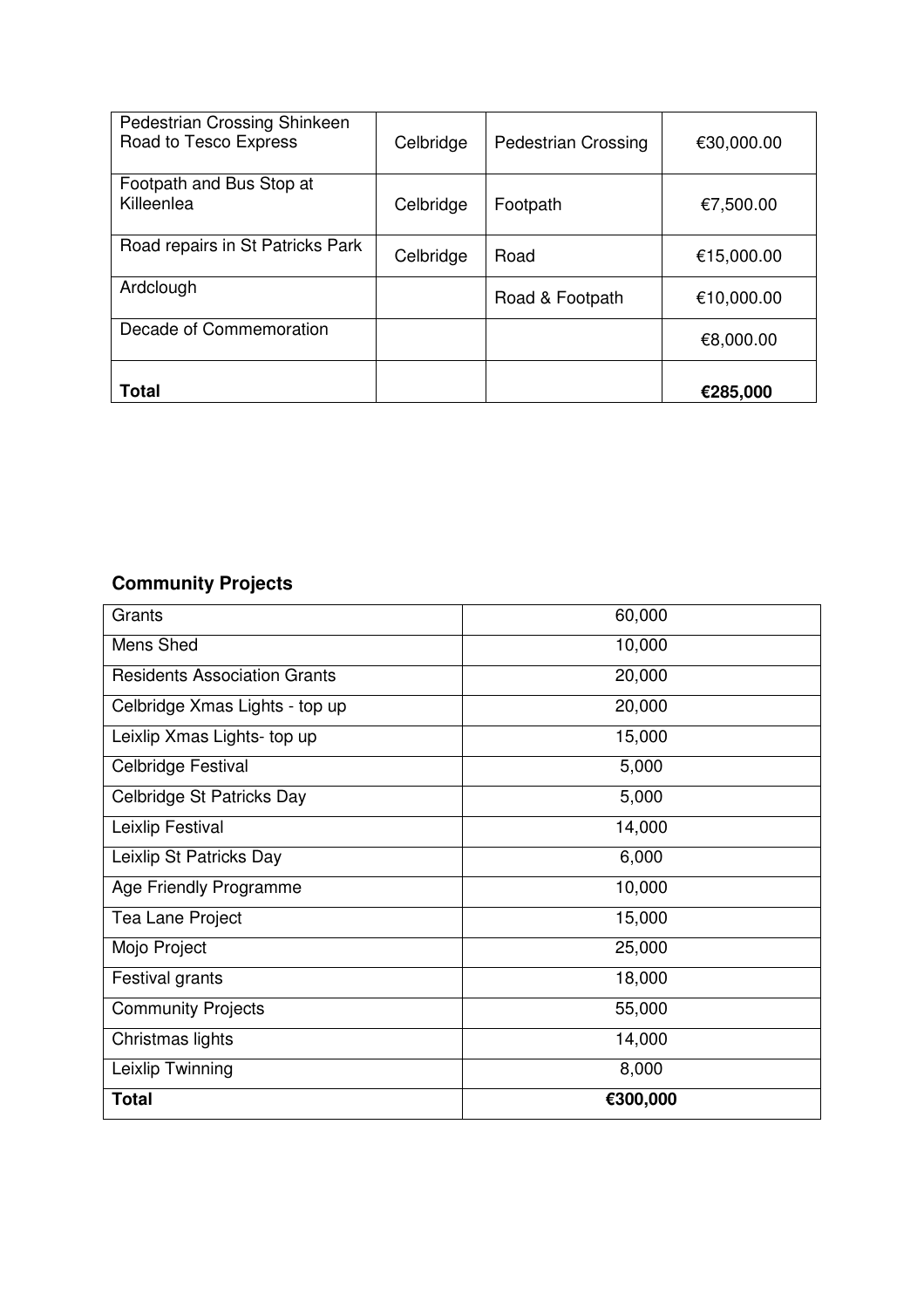### **Environment**

| Residents Association grants        | 14,060  |
|-------------------------------------|---------|
| Sponsored litter bins               | 15,000  |
| <b>Tidy Towns competition</b>       | 19,220  |
| <b>Burial Grounds special works</b> | 28,000  |
| <b>Total</b>                        | €76,280 |

### **Sports Partnership Projects**

| Sports Partnership Projects | 10,000  |
|-----------------------------|---------|
| <b>Total</b>                | €10,000 |

### **Recreation & Amenity**

| Parks projects                         | 60,000   |
|----------------------------------------|----------|
| Leixlip Playground/Amenity Centre Fund | 30,000   |
| Parks & Landscaping                    | 78,500   |
| Playground management & equipment      | 21,000   |
| <b>Total</b>                           | €189,500 |

# **Overall Total €860,780**

Mr Minnock confirmed to the members that the Schedule of Municipal District Works was never intended to be a municipal district budget. Mr. Buggie District Engineer stated that for example, the €500,000 allocated to road resurfacing works is outside of this schedule. Mr Minnock suggested that projects that had been submitted for consideration but not agreed for inclusion in the 2017 schedule, be kept on a back up list with a grading of priority attached, which can then be used when considering next year's schedule. The members were in agreement to this suggestion.

Councillor Byrne asked if the members could still submit motions requesting works to be done even if they do not appear on the Schedule of Municipal District works for this year. Mr Minnock confirmed the members could but that any such requests will have to firstly be considered having regard to the Schedule of Municipal District Works and subsequently under a number of different budget headings such as